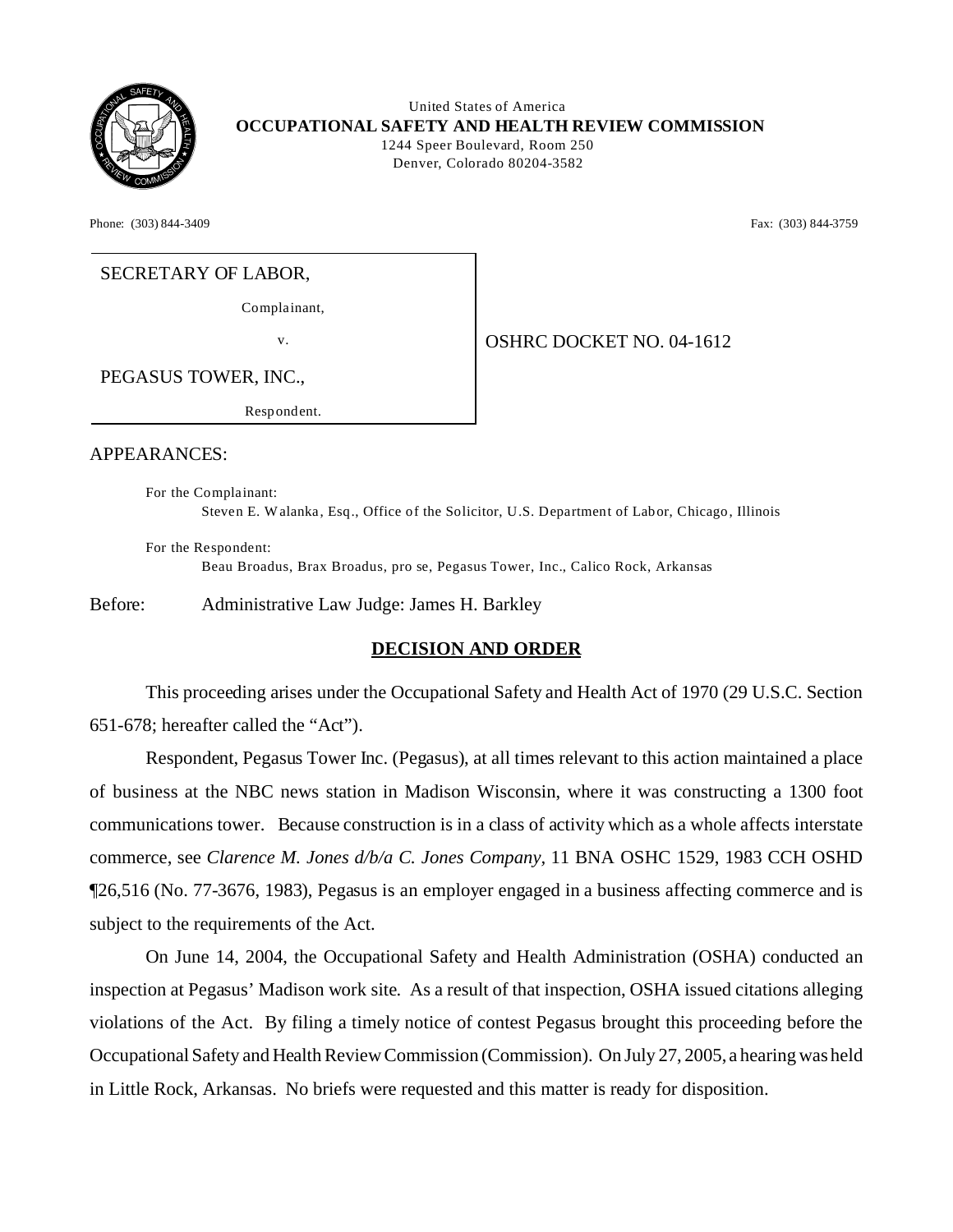### **Alleged Violation of §5(a)(1)**

### **Citation 1, item 1** alleges:

Section 5(a)(1) of the Occupational Safety and Health Act of 1970: The employer did not furnish employment and a place of employment which were free from recognized hazards that were causing or likely to cause death or serious physical harm to employees in that employees were exposed to:

Hazards associated with falls of up to approximately 940 feet and employees on the ground being struck by falling objects. The hoist line was used to raise and lower an employee when another load was also attached.

Among other methods, feasible and acceptable abatement methods to correct this hazard would be to: Comply with the requirements of OSHA compliance Directive CPL 2-1.29 which contains Interim Inspection Procedures During Communication Tower Construction Activities.

# *Facts*

Citation 1, item 1 alleges that a Pegasus employee rode a load up a tower under construction, a practice that is prohibited by OSHA CPL 2-1.29. Chad Greenwood, a Compliance Officer (CO) with OSHA testified that on June 14, 2004, he arrived on the Madison worksite, where he observed Pegasus employees constructing a communications tower (Tr. 29). According to Greenwood, Pegasus constructed sections of the tower approximately 20 feet in height on the ground. A hoist line was attached to each section and run through a "gin pole," a device similar to a crane boom, which is attached at the top of the partially constructed tower (Tr. 30; Exh. C-4). The hoist assembly was used to stack the tower sections (Tr. 30; Exh. C-7). The hoist assembly was also used for the installation of communications equipment (Tr. 188-89, 217), and transporting personnel (Tr. 48; Exh. C-8). During his inspection Greenwood observed a Pegasus employee, Beau Broadus, riding a load of aluminum transmission conduit as it was lifted with the hoist (Tr. 34, 40-41, 188, 217; Exh. C-5).

Jocko Vermillion testified for OSHA as an expert in tower construction safety. Before joining OSHA Vermillion was involved in the construction of hundreds of communication and broadcast towers as a tower hand, foreman and project manager. He was the vice-president of Summit Tower Services, a tower erection and maintenance company for nine years (Tr. 145-46). Vermillion was familiar with safety practices in the tower erection and testified that those practices were considered in the drafting of CPL 2- 1.29 (Tr. 146-52). While in the private sector, Vermillion was an industry representative to the National Association of Tower Erectors (NATE) (Tr. 144).

NATE is a group of over 500 large and small tower contractors, manufacturers, and tower engineers (Tr. 31). OSHA, working with NATE, developed compliance directive CPL 2-1.29, which established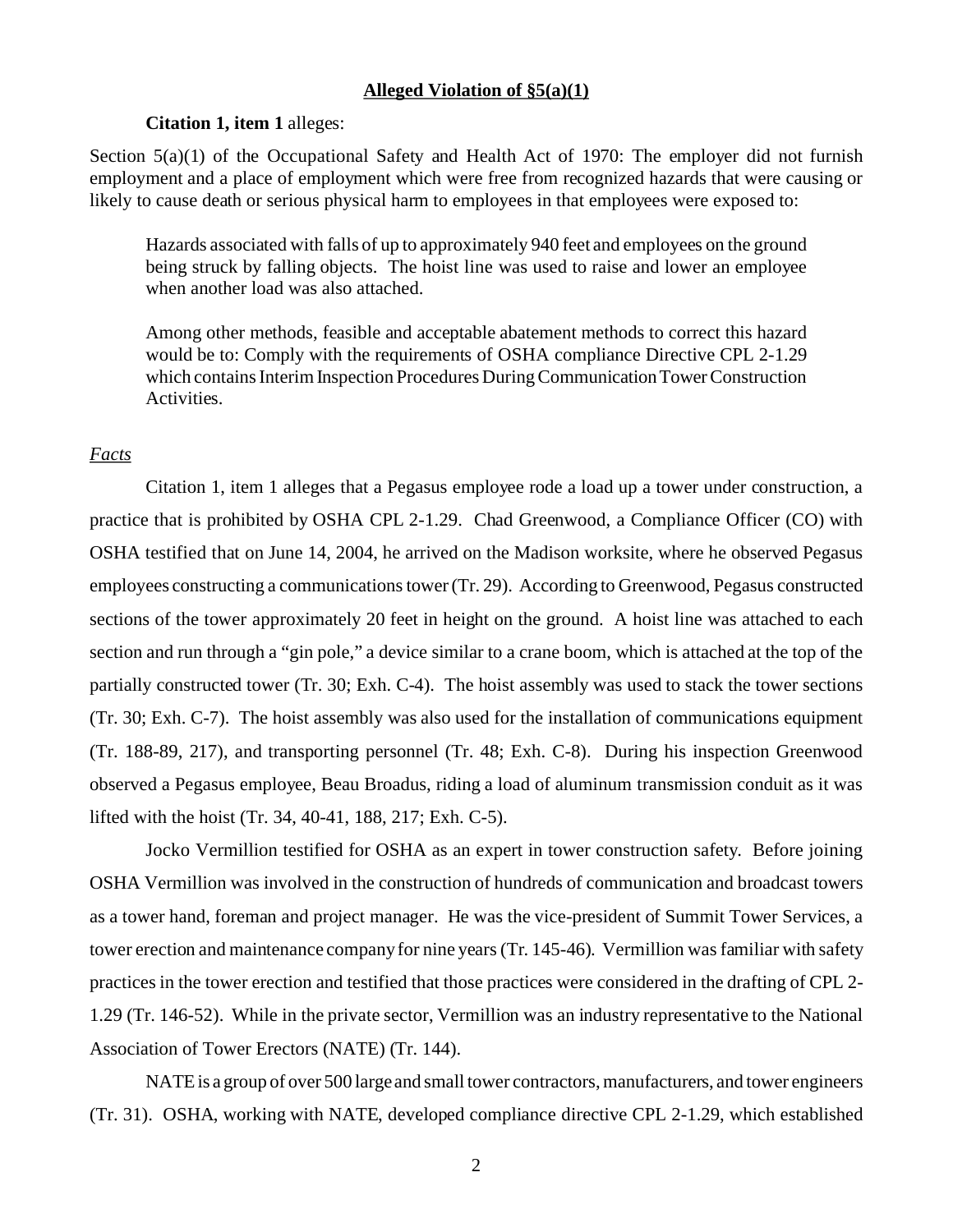specific conditions under which tower erectors may deviate from OSHA requirements the industry believed were impractical or hazardous, *i.e.* using fixed ladders with attached climbing devices to access high towers (Tr. 31; Exh. C-2, p. 3-4). According to Vermillion, the CPL reflects a compromise between the tower industry and OSHA (Tr. 152). OSHA's position reflected at §1926.552(b)(ii), was that "no person shall be allowed to ride on material hoists except for the purposes of inspection and maintenance." Though it is recognized within the tower industry that loads cannot be controlled, and that employees riding loads are in danger, the industry believed employees could safely ride the hoist line, so long as the rigging was secure and the operator's attention was solely on the employee (Tr. 151-52, 155-57, 187). Paragraph 6.f. of the CPL prohibits using the gin pole to hoist employees and a load simultaneously (Tr. 37; Exh. C-2, p. 7). According to Greenwood, the practice increases the chance that the worker will fall during the hoist, because of, 1) the increased weight on the hoist line, 2) the operator's divided attention, and 3) the possibility that the load will hang up on the tower as it is raised (Tr. 40, 42-44).

Brax Broadus, the hoist operator, testified that the load of conduit Beau Broadus rode with on June 14, 2004, was eleven feet long and weighed approximately 100 pounds (Tr. 217). During the hoist, a trolley man on the ground controlled the load with a trolley, or tag line pulled by a pickup truck, which is intended to keep the fragile aluminum conduit a safe distance from the tower (Tr. 217-18, 233). If the trolley man failed to keep the load clear, Brax Broadus would stop the hoist until he could clear the load (Tr. 217). As the load approached the top block of the gin pole it became impossible to maintain adequate clearance from the tower, because the trolley line was also attached to the top block (Tr. 218, 254, 257). According to Brax and Beau Broadus, a man was needed on top to keep the aluminum line from dragging against the tower (Tr. 218, 242). Beau Broadus admitted that his presence on the ball would not necessarily ensure that conduit would not be damaged during the hoist (Tr. 241).

It is undisputed that Pegasus was aware of the provisions set forth in CPL 2-1.29 (Tr. 32). Brad and Brax Broadus, were aware that Beau Broadus was on the load (Tr. 45, 218). Beau Broadus did not believe that the prohibition against riding a load applied to the conduit because, in his opinion, a "load" had to weigh between five hundred to a thousand pounds (Tr. 251). He would not ride a load over five hundred pounds (Tr. 253).

#### *Discussion*

In order to prove a violation of section  $5(a)(1)$  of the Act, the Secretary must show that: (1) a condition or activity in the workplace presented a hazard to an employee, (2) the hazard was recognized, (3) the hazard was likely to cause death or serious physical harm, and (4) a feasible means existed to eliminate or materially reduce the hazard. The evidence must show that the employer knew, or with the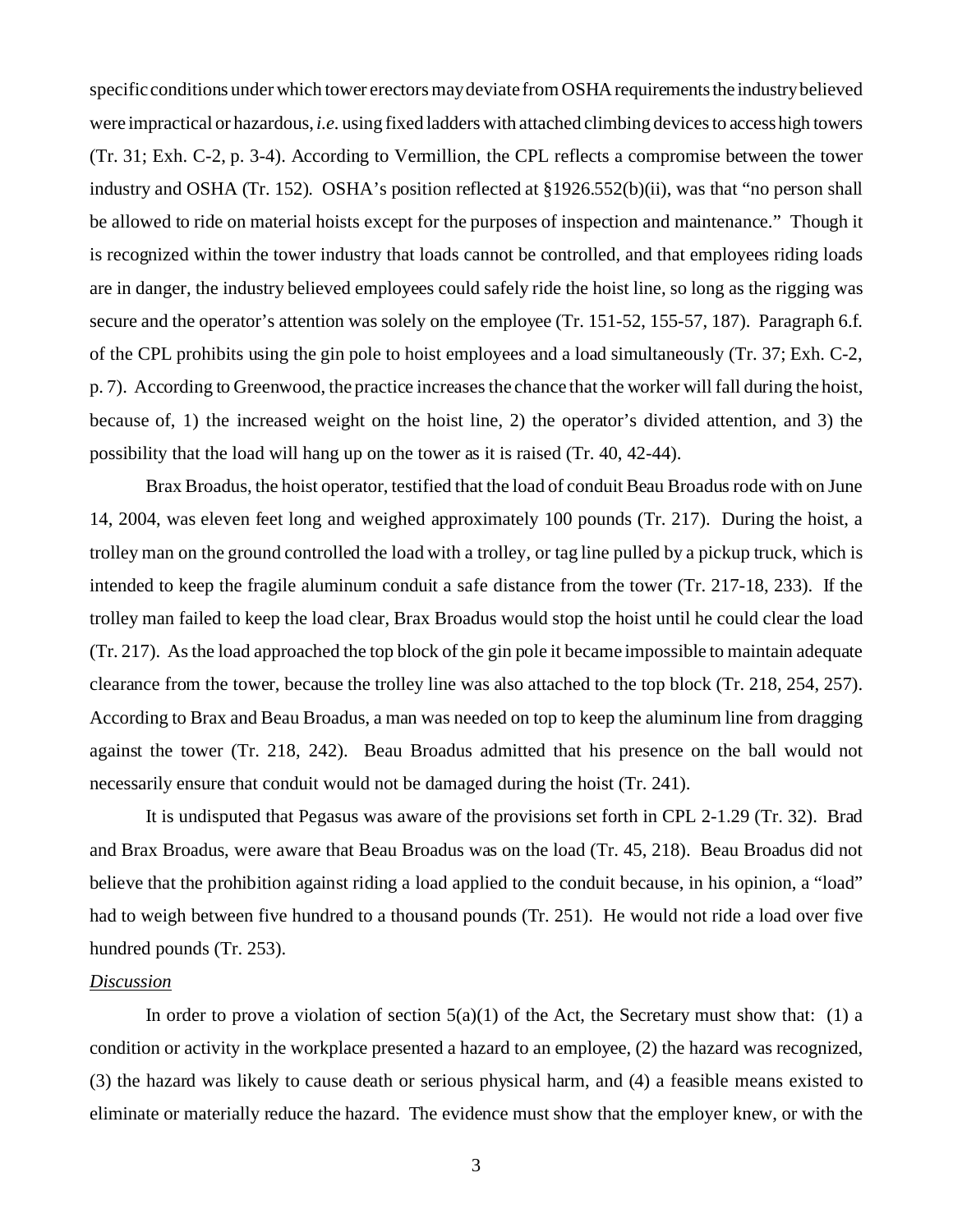exercise of reasonable diligence could have known, of the violative conditions. *Tampa Shipyards, Inc.*, 15 BNA OSHC 1533, 1991-93 CCH OSHD ¶29,617 (Nos. 86-360, 86-469, 1992).

As noted above, the citation alleges that a Pegasus employee rode a load up a tower under construction, a practice that is prohibited by OSHA CPL 2-1.29. Riding a materials hoist is a hazardous practice which has been identified and specifically prohibited by OSHA under Subpart N of the construction standards. On this record, it is clear that the tower erection industry, in effect, lobbied for and received an industry wide variance allowing its employees to ride hoist lines under specific conditions clearly spelled out in CPL 2-1.29. Those conditions include a requirement that "no other load" be attached to the hoist line while it is in use to raise or lower employees. The evidence establishes that Pegasus, through Beau Broadus, was aware that riding a load was hazardous. Pegasus was also aware of the prohibition contained in the CPL against using the hoist line to raise a load while it is in use as a personnel hoist. Nonetheless, Pegasus chose to ignore the prohibition in this case because the conduit being hoisted was not very heavy and because the employee riding up with the conduit might be able to prevent the conduit from being damaged in transit.

CPL 2-1.29 flatly prohibits the use of a hoist line to simultaneously hoist materials and personnel. There is no exception in the CPL allowing the hoisting of very light or very fragile loads while the hoist is also being used for hoisting personnel. Pegasus maintains that a man needs to be present when the load approaches the top block on the gin pole to alert the operator to problems and to push the conduit away from the tower. Pegasus did not explain why that man could not be hoisted to a work position on the tower near the top block prior to the materials lift, a practice that is both feasible and allowed under the CPL.

This record establishes that Pegasus was aware that riding the hoist line during the hoisting of a load was a hazardous practice likely to cause death or serious physical harm. A feasible means of abating or reducing the hazard is to lift personnel separately from materials. The violation is established. *Penalty* 

In determining the penalty the Commission is required to give due consideration to the size of the employer, the gravity of the violation and the employer's good faith and history of previous violations. The gravity of the offense is the principle factor to be considered. *Nacirema Operating Co*., 1 BNA OSHC 1001, 1972 CCH OSHD ¶15,032 (No. 4, 1972). The factors to be considered in determining gravity include: (1) the number of employees exposed to the risk of injury; (2) the duration of exposure; (3) the precautions taken against injury, if any; and (4) the degree of probability of occurrence of injury. *Kus-Tum Builders, Inc.* 10 BNA OSHC 1049, 1981 CCH OSHD ¶25,738 (No. 76-2644, 1981).

4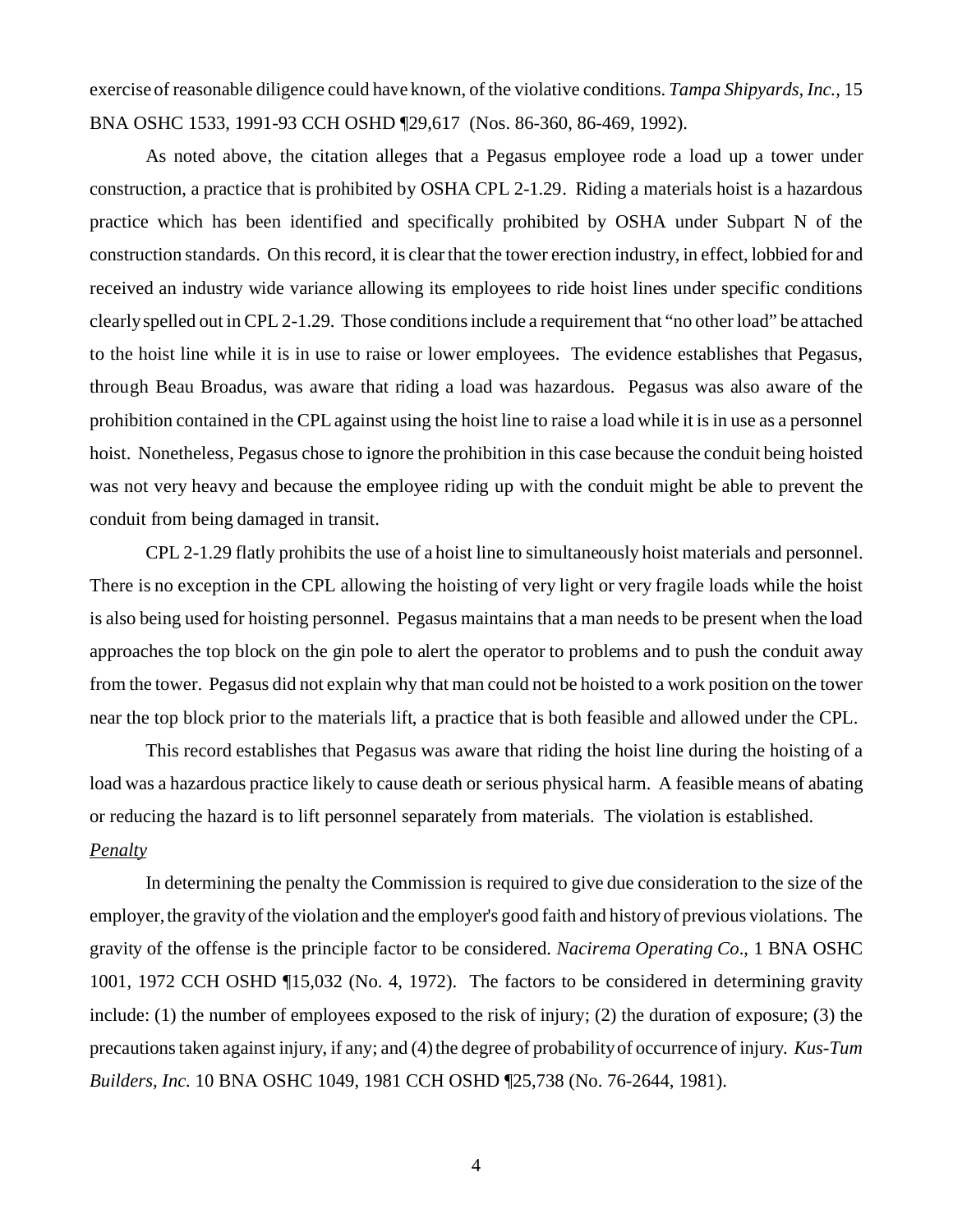A gravity based penalty of \$2,500.00 was originally calculated by the CO. The proposed penalty was reduced to \$1,000.00, as Pegasus is a small employer (Tr. 102, 106). As the CO noted a number of violations at the Pegasus work site, and because Pegasus was previously cited for similar violations of the Act, the CO did not make any deductions in his proposed penalty for either good faith or history (Tr. 103 05). One employee was exposed for several minutes (Tr. 97). The probability of an accident occurring was remote, in that in addition to the hoist operator, the trolley line operator, was attempting to keep the load and its rider from contacting the tower (Tr. 99-100). The severity of an employee's injuries in the event of an accident, however, would be high. The proposed penalty is appropriate and \$1,000.00 will be assessed.

# **Alleged Violation of §5(a)(1)**

# **Citation 1, item 2** alleges:

Section 5(a)(1) of the Occupational Safety and Health Act of 1970: The employer did not furnish employment and a place of employment which were free from recognized hazards that were causing or likely to cause death or serious physical harm to employees in that employees were exposed to:

Hazards associated with tower collapse and falls of up to approximately 940 feet and employees on the ground being struck by falling objects.

Among other methods, feasible and acceptable abatement methods to correct this hazard would be to: Comply with the requirements of OSHA compliance Directive CPL 2-1.29 which contains Interim Inspection Procedures During Communication Tower Construction Activities, USAS B30.5, ANSI B30.7, TIA-1019 which contains Structural Standards for Steel Gin Poles used for installation of Antenna Towers and Antenna Supporting Structures and other industry standards. Deficiencies included, but were not limited to: 1. The end of the hoist line had two wire rope clips fastened to it. 2. The personnel load capacity of the gin pole was not known or posted. 3. The gin pole was not attached to the tower as designed by a registered professional engineer. 4. There were no as-built drawings approved by a registered professional engineer that showed the lifting capacity of the gin pole.

# *Facts*

Citation 1, item 2 alleges that components of Pegasus' lifting assembly, *i.e.,* the gin pole and the means of attaching the gin pole to the tower, were neither engineered nor examined by an engineer, so that the capacity of the hoisting assembly could not be determined prior to making material or personnel lifts. The Secretary also alleges the terminal loop at the end of the hoist cable was not constructed in a recognized manner, precluding accurate calculation of the lifting capacity of the hoist assembly.

Greenwood testified that it was not possible to determine the load capacity of the hoist assembly because the terminal loop on the hoist line had not been attached to the thimble in a recognized manner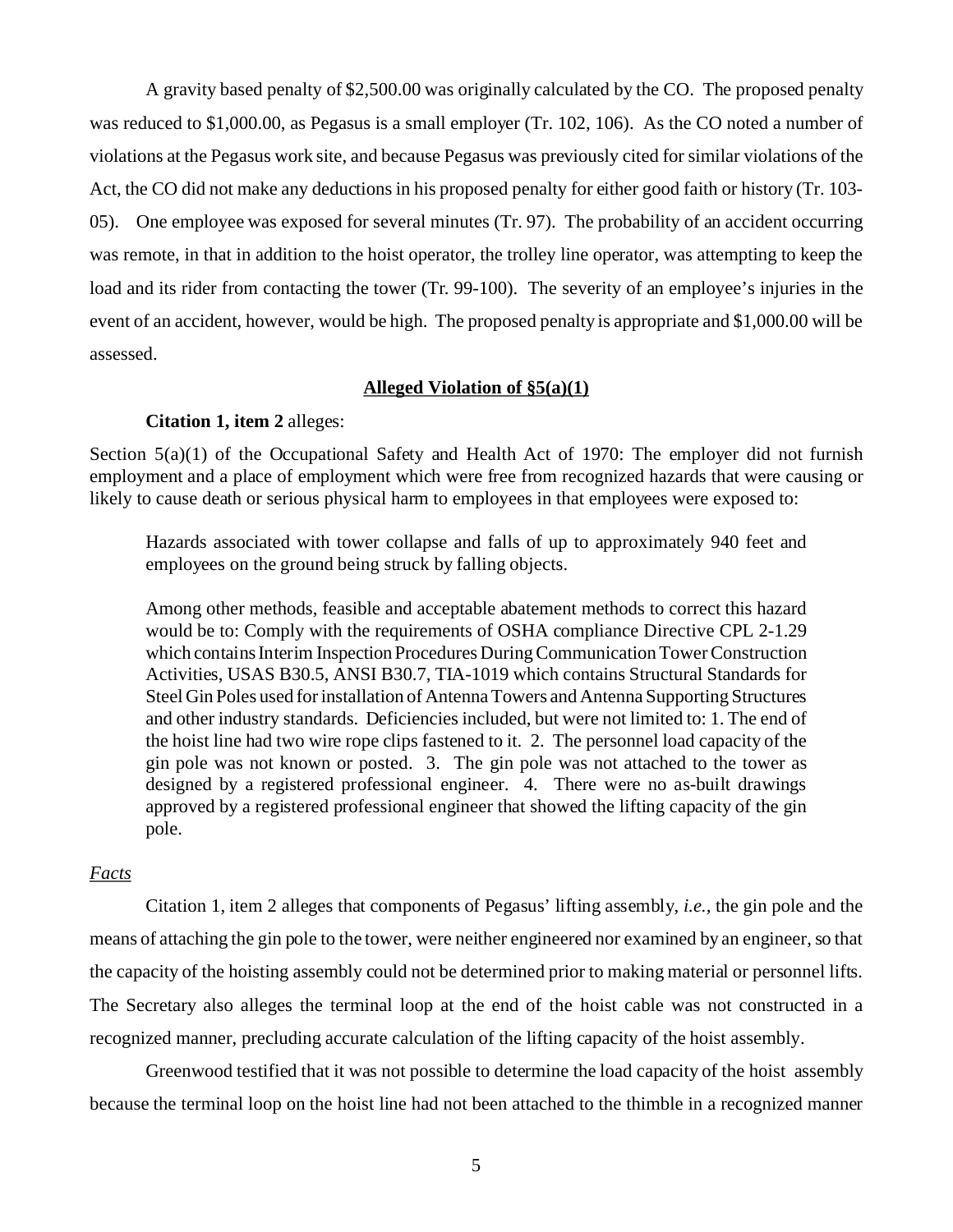(Tr. 46). The line was threaded around a thimble and the tag end folded back upon itself. Two clamps were attached to the lengths of rope above the thimble. Between the clamps, the strands of one rope appear to have been split, and the other passed through the strands. The end of the tag line was wrapped with duct tape and secured to the main line above the uppermost clamp (Tr. 46; Exh. C-6).

Pegasus maintains that the end connection was a "Flemish eye" (Tr. 48, 141). The Rigging Manual for Ironworkers describes the manner of constructing a Flemish eye splice (Tr. 172; Exh. C-15, p. 9). The splice is constructed by splitting off three strands of wire rope while leaving the core and the remaining strands intact. The two sets of strands are bent into the desired size loop and locked together at the bottom of the noose with an overhand wrap. The strands are re-woven, laying the strands into the rope grooves back towards the throat of the loop (Tr. 50-53, 184; Exh. C-15). Any fibre core is then cut out, and the tag ends secured with a compression fitting.<sup>1</sup> Generally the Flemish eye is created in a manufacturing shop where the compression clamp can be applied under pressure (Tr. 53). Alternatively, the strand wires may be "broomed" out, wrapped around the rope body and secured with a "seizing strand," copper wire or friction tape. The Rigging Manual states that the alternative method may be accomplished in the field (Exh. C-15, p. 10).

Brax Broadus testified that he learned how to install a Flemish eye from a rigger's manual (Tr. 210 11). Broadus stated that he split off three strands of wire rope and wove the strands from the bottom of the noose up to the throat as described in the rigger's manual (Tr. 212). According to Broadus, the Flemish eye he constructed looked different from that in the manual because after reaching the throat, he wove the excess wire strands back into a single wire rope which he then attached with two wire rope clips to tighten the noose around the thimble, and to keep the tag end from getting hung up (Tr. 212-13). Beau Broadus testified similarly (Tr. 242-45). According to Brax Broadus, he, Beau and his father Brad all took part in the construction of this Flemish eye (Tr. 219).

Both COs Greenwood and Vermillion testified that the end connection at the Pegasus site looked nothing like any Flemish eye they had seen (Tr. 49-50, 169). Vermillion testified that the end connection was not a recognized splice in the industry and constituted a recognized hazard (Tr. 158, 160). Because the splice is not recognized by the industry, its strength cannot be rated, and its load capacity cannot be

 $1$  Pegasus maintains that a 3/4" wire rope finished with a manufactured Flemish eye and a pressure fitting would not fit through the gin pole's top lock, or "rooster head" (Tr. 214-15, 247). It is unnecessary to reach this issue, however, as it is clear from the evidence that a Flemish eye or other recognized end connection can be constructed in the field.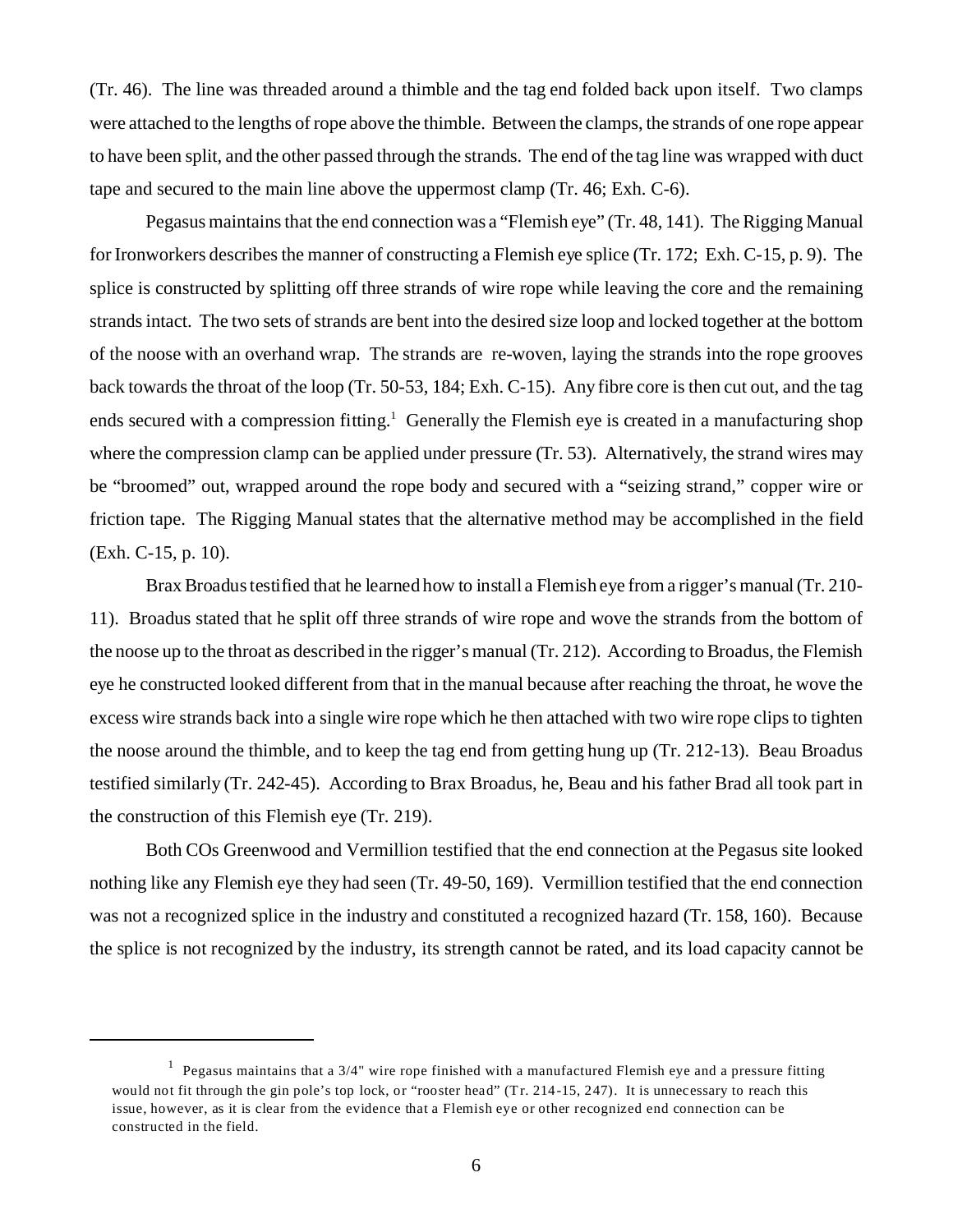calculated (Tr. 158-62). The parties agree that pulling the strands of a wire rope apart weaken that part of the rope (Tr. 163-64, 244).

Alternative end connections recognized in the industry include a wire rope turnback, where the wire rope is secured around the thimble using wire rope clips, U-bolts or fist grips, applied according to manufacturer's specifications (Tr. 163, 170-72, 184; Exh. C-16). The load bearing capacity of wire rope secured to manufacturer's specifications has been tested and so can be used to calculate the capacity of the hoisting rig (Tr. 163; Exh. C-16). According to Greenwood, other contractors also use a wedge socket, a two part device consisting of a metal sleeve and a wedge coming in from the bottom (Tr. 54, 56). The wire rope is passed through the sleeve, around the wedge and back through the sleeve (Tr. 56). The downward pressure from the load pulls the wedge into the sleeve, locking the wire into place (Tr. 56). Pegasus had a wedge socket on site, but believed that its end connection was safer (Tr. 54-55). Brad Broadus told Greenwood that he was concerned that the wedge would catch on something during the lift, causing the load to come loose (Tr. 55-56).

It is undisputed that the gin pole was not designed by a professional engineer. Pegasus had no "asbuilt" drawings stating the pole's safe working capacities (Tr. 34, 79, 83). Pegasus obtained the gin pole approximately 30 years ago from a contractor, George Georgeoff, who obtained it from another contractor, "Pop" Tyner (Tr. 84, 263, 266). The gin pole was manufactured as a boom for an "old friction crane rig," and was altered for use as a gin pole (Tr. 263, 268). Brax Broadus testified that he and his father had previously tested the gin pole to 20,000 pounds, by picking a load of approximately 20,000 pounds on a fully built 1000 foot tower and letting it sit suspended two or three feet off the ground overnight (Tr. 220 23). Brax Broadus stated that Pegasus conducted this test approximately 10 years ago, but has used the gin pole without incident numerous times since then on loads of up to 18,000 pounds (Tr. 223-24). Beau Broadus testified that the gin pole was tested each time it was used (Tr. 263-65). Beau Broadus testified that Pegasus used a "dynamometer" to test the hoist assembly to 15,000 pounds prior to starting work on this tower (Tr. 265).

Vermillion testified that he never worked with a gin pole which was not designed by a registered professional engineer (Tr. 178). In the telecommunications industry an engineer calculates the needs of each specific job and designs both the exact construction of the gin pole and its means of attachment to the tower to meet the specifications of that job (Tr. 180-81). As-built drawings are provided to the engineer after construction, enabling him to certify that the lifting capacity of the gin pole is as designed (Tr. 87, 183; *See,* **TIA Standard – Structural Standards for Steel Gin Poles Used for Installation of Antenna Towers and Antenna Supporting Structures, TIA-1019,** Annex C, Evaluation of Existing Gin Poles).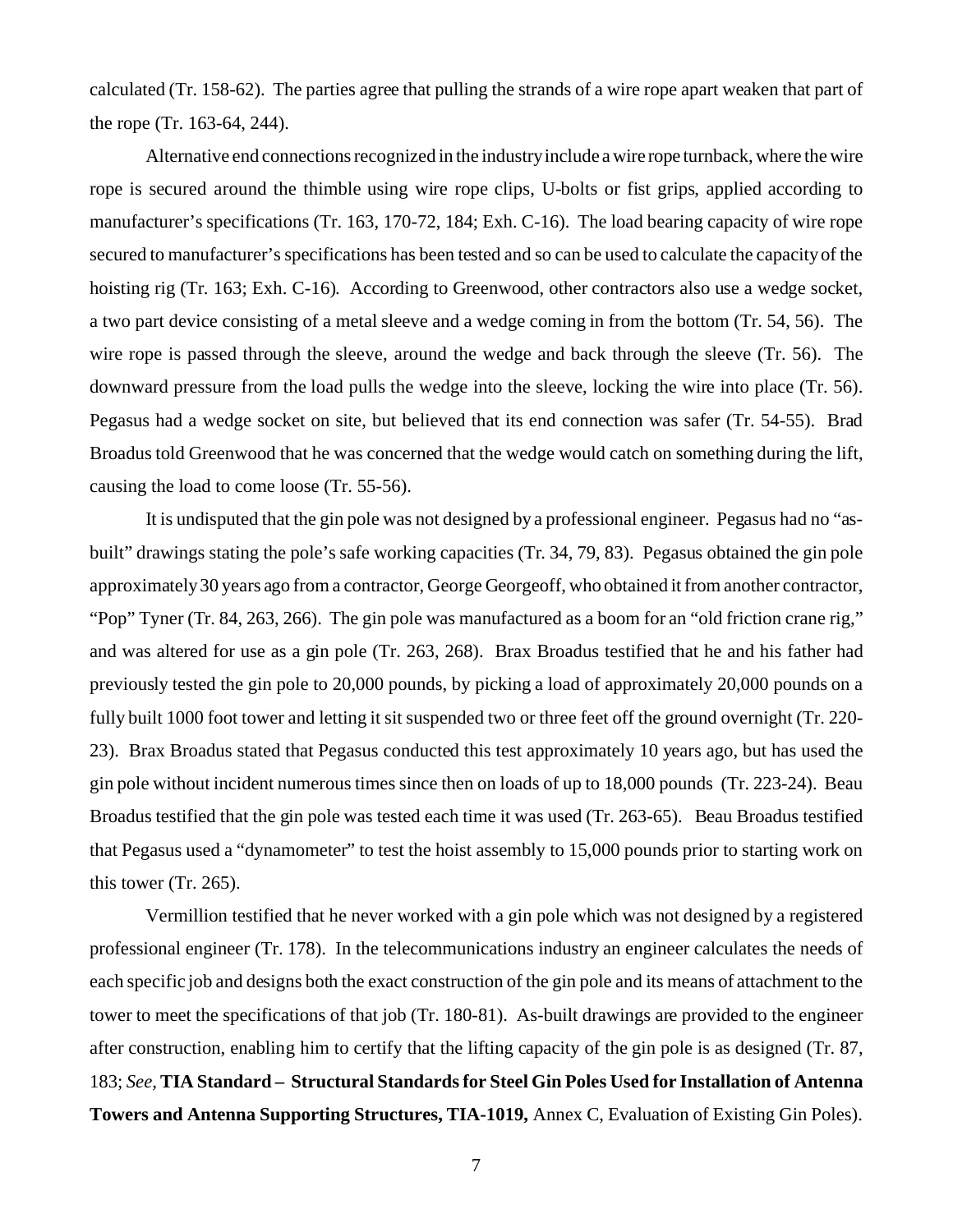The safe personnel load capacity of the hoist assembly was not calculated and posted so as to enable the hoist operator to determine the capacity of the hoist at a glance (Tr. 34, 38, 76). Pegasus posted a sign stating that it was using a 3/4 inch load line with a break strength of 60,000 pounds and a safe working load of 15,000 pounds (Tr. 62; Exh. C-9). According to both Greenwood and Vermillion, the personnel load capacity of the hoist line should have been calculated based on the strength of the weakest component in the hoisting assembly, whether it be the end connection<sup>2</sup> or the strength of the gin pole (Tr. 58, 64, 88, 174). Calculation of the load capacity of this hoist assembly was impossible, however, because of Pegasus' failure to have its gin pole or its gin pole attachment engineered, or to use a recognizable end connection (Tr. 79-81, 85, 88, 175-79).

### *Discussion*

As in the preceding violation, the Secretary bears the burden of proving that the cited conditions and activities presented a recognized hazard likely to cause death or serious physical harm, and that a feasible means existed to eliminate or materially reduce the hazard. A recognized hazard may be a practice, procedure or condition under the employer's control that is known to be hazardous either constructively, i.e., by the industry in general, or actually, by the cited employer in particular. *Pelron Corporation*, 12 BNA OSHC 1833, 1986 CCH OSHD ¶27,605 (No. 82-388, 1986). It is clear from the record that Pegasus recognizes the hazard posed by lifting loads in excess of its hoist mechanism's rated capacity. Pegasus maintains, however, that it took all feasible steps to ensure that the capacity of its hoisting mechanism and its component parts was adequate.

 Pegasus used its own means of splicing a Flemish eye, believing it was an improvement on the splice set forth in the Rigging Manual for Ironworkers. Pegasus did not bother to post the personnel load capacity of its gin pole, as its calculated safe working load of 15,000 far exceeded the weight of any personnel the hoist might carry. Pegasus eschewed the services of a professional engineer, substituting its own testing to establish the capacity of its hoist. While the Secretary did not show that Pegasus's gin pole assembly was hazardous, she did establish that its gin pole attachments were not engineered, and that its end connections did not comply with standard connections recognized for crane rigging. Pegasus maintains that the abatement suggested by the Secretary would not add to the safety of its hoisting operations, which were completed without incident. The question this judge must answer, however, is

 $2\,$  For example, a properly made Flemish eye retains 95% of the break strength of a wire rope clip, here 60,000 pounds (Tr. 50). At the hearing Brax Broadus figured the safe working load of the  $3/4$ " line he was using was roughly 11,000 pounds (Tr. 216). In fact, the safe working load of a  $60,000$  pound line with a proper Flemish eye is one fifth or the rated break strength, or  $11,400$  pounds. The safe personnel lifting capacity is  $\frac{1}{2}$  the safe working load or 5,700 pounds (see, Tr. 50, 68, 69-74).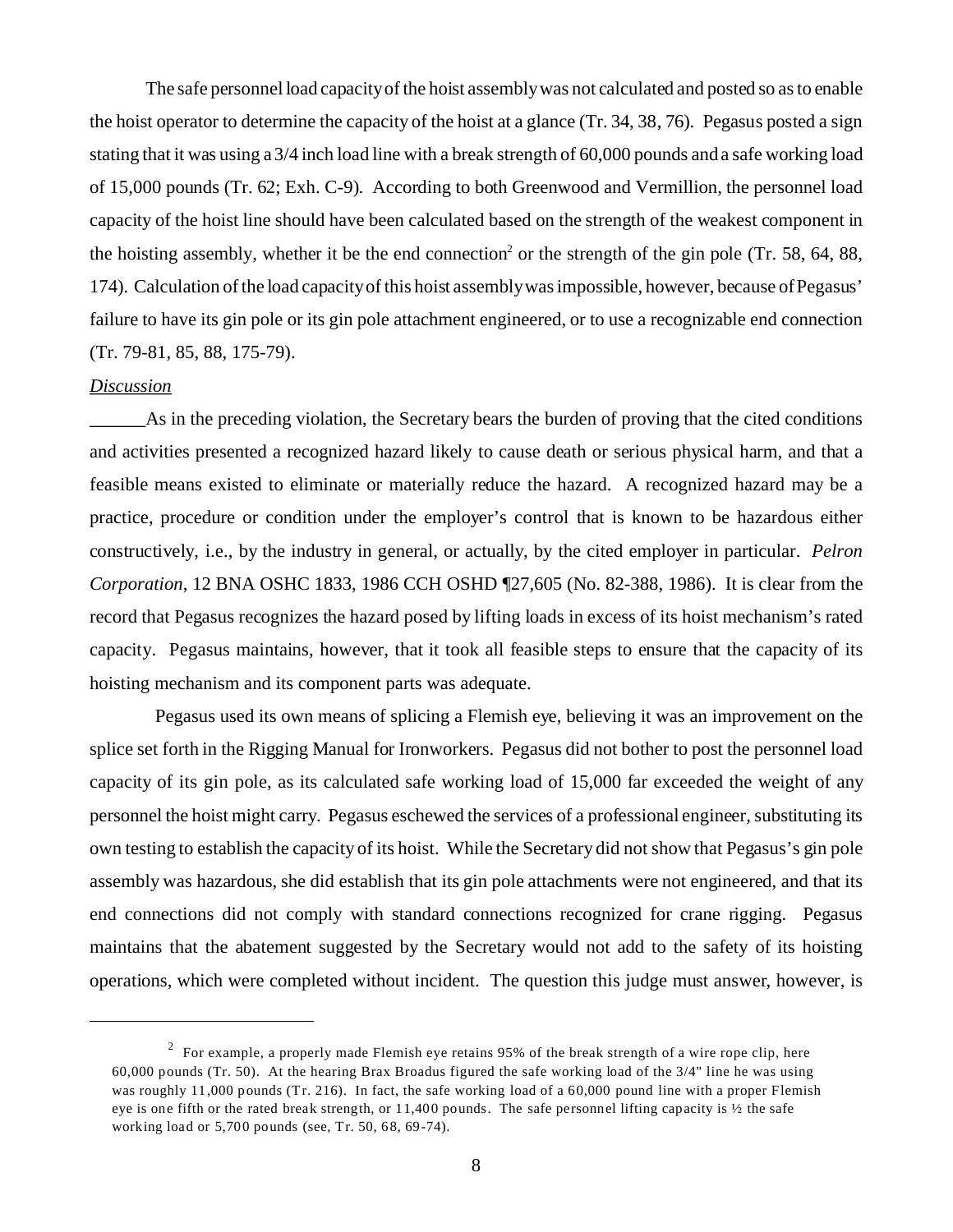whether the precautions suggested by the Secretary are recognized by "knowledgeable persons familiar with the industry as necessary and valuable steps for a sound safety program in the particular circumstances existing at the employer's worksite." *Cerro Metal Products Division, Marmon Group, Inc.,* 12 BNA OSHC 1821, ¶27,579 (No. 78-5159, 1986).

Pegasus's safe completion of the job on which these citations were based does not establish that the cited rig was as safe as it could, or should have been. The industry standards contained within ANSI B30.7; USAS B30.5; and TIA–1019 were each developed to ensure that a margin of safety is provided for employees working with systems utilizing hoist drums, cranes and gin poles, respectively. OSHA's CPL 2-1.29 merely combines recognized industry safety standards that are specifically applicable to the installation of communications towers. The standardization of construction and rigging practices recognized as providing an acceptable margin of safety allows employers and inspectors to determine whether a given hoist system will perform within its projected capacity. When an employer refuses to utilize standard practices it is impossible to assess whether its rig provides said margin of safety. As noted above, Pegasus used a crane rig altered for use as a gin pole without the approval of a registered professional engineer. It failed to obtain engineering approval for its proposed means of attaching the gin pole to the tower. It constructed an "improved" Flemish eye end connection which may, or may not, have retained the same percentage of lift capacity as a Flemish eye constructed to industry standards.

Fortunately, Pegasus' lifting assembly proved adequate for the loads it was required to hoist on this job. Nonetheless, the record establishes that Pegasus shortcut industry practices set forth in CPL 2-1.29, by eliminating steps recognized in the industry as necessary for the safe construction of communication towers. The violation has been established.

# *Penalty*

OSHA originally proposed a gravity based penalty of \$5,000.00 for this item (Tr. 108). Each tower section weights several thousand pounds (Tr. 59). Should any part of the hoist assembly fail during a lift, the load would fall. In falling, the load could strike one or more of the guy wires which stabilize the tower, causing it to collapse (Tr. 59, 76, 85). Failure of the hoist would likely result in serious injury to some or all of Pegasus' eight employees (Tr. 28, 107). Should any part of the hoist assembly fail during a personnel lift, the employees being hoisted would fall to the ground (Tr. 60, 76). Two Pegasus employees were observed riding the hoist line while it was rigged in this manner (Tr. 48; Exh. C-8). Pegasus employees were exposed to the cited conditions for the entire length of the job (Tr. 107). CO Greenwood felt that there was a good chance that an accident could occur as a result of the deficiencies in the hoist assembly's engineering (Tr. 108).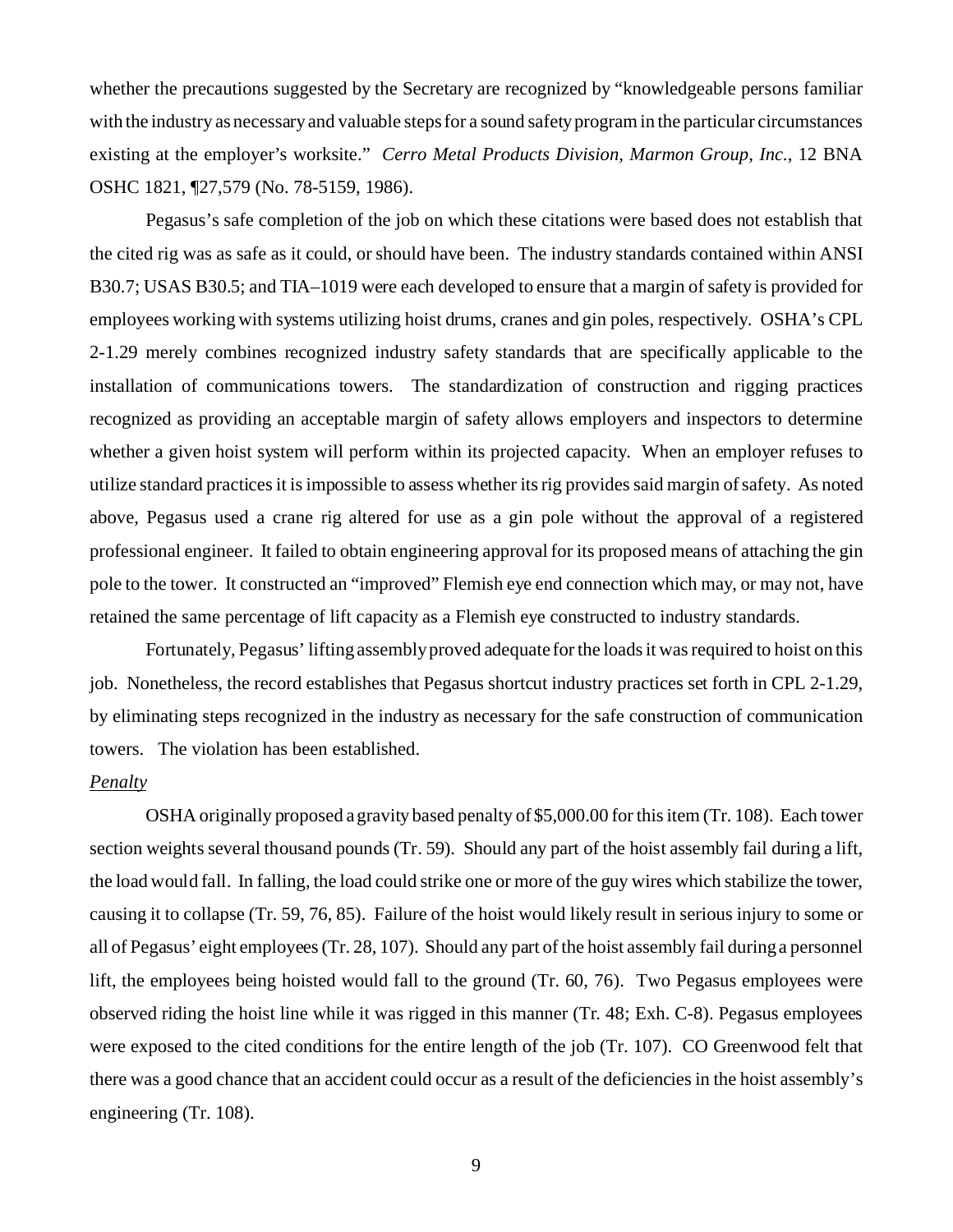The gravity of the violation is overstated as the CO apparently did not take into consideration that Pegasus took alternative precautions, testing the lift capacity of the hoist assembly to 15,000 pounds. Taking into account the reduced likelihood of an accident occurring, along with the other relevant factors a penalty of \$1,500.00 is appropriate and will be assessed.

### **Alleged Violation of §1926.100(a)**

# **Citation 1, item 3** alleges:

29 CFR 1926.100(a): Employees were not protected by protective helmets while working in areas where there was a possible danger of head injury from impact, or from falling or flying objects, or from electrical shock and burns:

A hard hat was not worn by an employee working at and around the base of the tower.

# *Facts*

Brad Broadus refused to wear a hard hat during the OSHA inspection, indicating that, as the owner of the company, the OSHA standards did not apply to him (Tr. 90; Exh. C-10). Brad Broadus worked directly beneath the tower where overhead work was proceeding. Had a tool or material fallen from the tower, Broadus could have been struck and suffered severe injury or death (Tr. 91, 109).

### *Discussion*

The facts in this matter are not disputed. Respondent argues only that as Pegasus' owner, Brad Broadus, was not subject to OSHA regulations. As the stated purpose of the Act is ". . . to assure so far as possible every working man and woman in the nation safe and healthful working conditions. . .", it has been long accepted that owners, family members, and corporate officers are "employees" for purposes of the Act while performing work for the employer. *See, et seq.; Howard M. Clauson*, 5 BNA OSHC 1760, 1977-78 CCH OSHD ¶21,759 (No. 76-2669, 1977)(ALJ), *Hydraform Products Corp.,* 7 BNA OSHC 1995, 1979 CCH OSHD ¶23,825 (No. 78-5274, 1979)(ALJ). While working in his business, Brad Broadus must personally comply with applicable safety regulations. Any different holding would result in an owner, or partial owner, working under unsafe conditions, a result which Congress did not intend. *Penalty* 

A penalty of \$1,000.00 was proposed for this violation, after the penalty factors discussed above were considered (Tr. 109). That penalty is appropriate and will be assessed.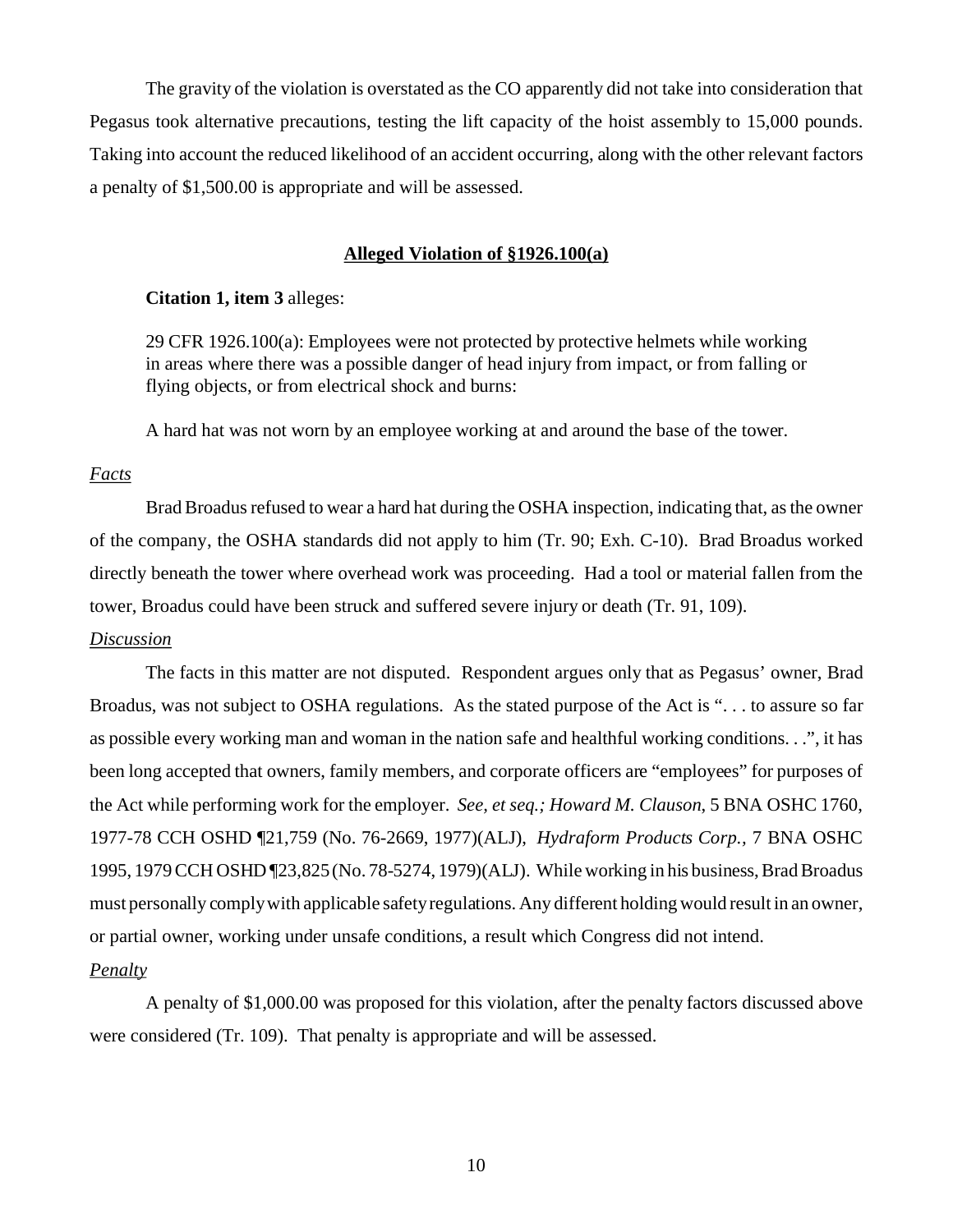# **Alleged Violation of §1926.1051(a)**

#### **Citation 1, item 4** alleges:

29 CFR 1926.1051(a): Stairways or ladders were not provided at all personnel points of access where there was a break in elevation of 19 inches (48 cm) or more, and no ramp, runway, sloped embankment or personnel hoist was provided:

A ladder was not provided for an employee who climbed a tree and then leaped to another tree.

The cited standard provides:

A stairway or ladder shall be provided at all personnel points of access where there is a break in elevation of 19 inches (48 cm) or more, and no ramp, runway, sloped embankment, or personnel hoist is provided.

### *Facts*

During the inspection, Greenwood observed Brax Broadus, Pegasus' hoist operator, climb to the top of a 16 foot tall tree to free a tag line (Tr. 92-93; Exh. C-11). Brax Broadus freed the tag line and then jumped 5 to 6 feet into a second tree to untangle the line (Tr. 92; Exh. C-12). Greenwood testified that a fall from that elevation could have resulted in serious injury (Tr. 94).

Brax Broadus testified that there was too much brush piled up around the trees to use an A-frame type ladder, and that the trees were too small to support a ladder leaning against them (Tr. 236-37). He admitted that the brush could have been cleared with a tractor, or that a scissors lift could have been used to access the trees (Tr. 236-38).

One employee was exposed to the cited hazard (Tr. 110). The likelihood of an injury occurring was high as Brax Broadus could just as easily have fallen to the ground as successfully jumped from tree to tree (Tr. 111). A penalty of \$1,400.00 was proposed for this item.

#### *Discussion*

In order to prove a violation of section  $5(a)(2)$  of the Act, the Secretary must show by a preponderance of the evidence that (1) the cited standard applies; (2) the terms of the standard were not met; (3) employees had access to the violative condition; and (4) the cited employer either knew of the violative conditions or could have known with the exercise of reasonable diligence. *See, e.g., Offshore Shipbuilding, Inc.,*18 BNA OSHC 2170, 2171, 2000 CCH OSHD ¶32,137 (No. 99-0257, 2000).

When read in its entirety, it is apparent that the cited regulation is intended to apply to anticipated employee access to multi-level work areas. *Point of access* is defined as "all areas used by employees for work-related passage from one area or level to another. Such open areas include doorways, passageways, stairway openings, studded walls, and various other permanent or temporary openings used for such